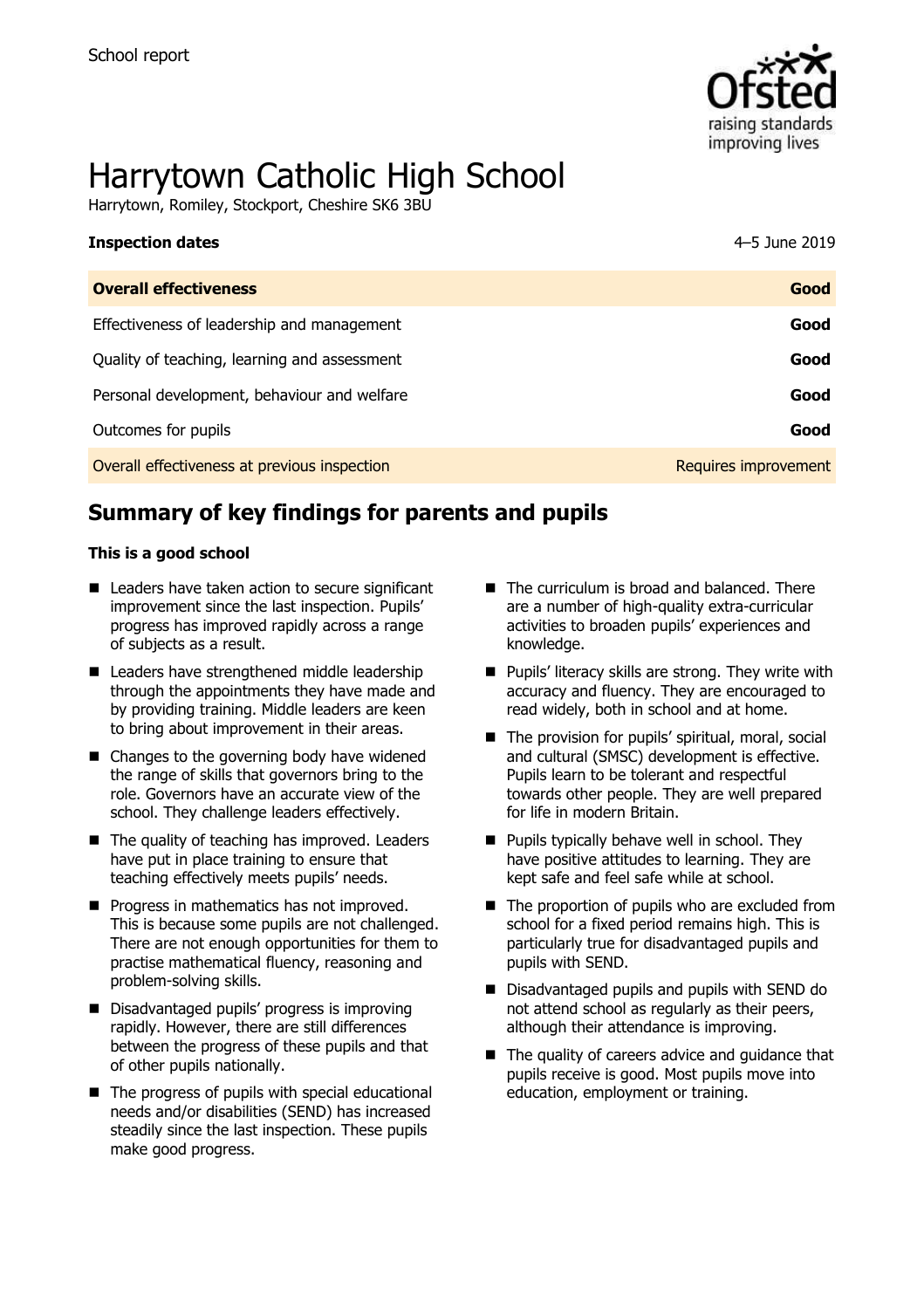

# **Full report**

### **What does the school need to do to improve further?**

- Ensure that improvements in the teaching of mathematics bring about greater gains in learning by:
	- providing pupils with more regular opportunities to develop their mathematical fluency, reasoning and problem-solving skills
	- providing activities that challenge pupils to achieve at the highest possible standard.
- Continue to improve attendance by ensuring that the proportion of pupils who are regularly absent from school decreases, particularly disadvantaged pupils and pupils with SEND, so that it is at least in line with the national average.
- Help those pupils who need to control their own behaviour to do so in order that fewer pupils are excluded from school for a fixed period, particularly disadvantaged pupils and pupils with SEND.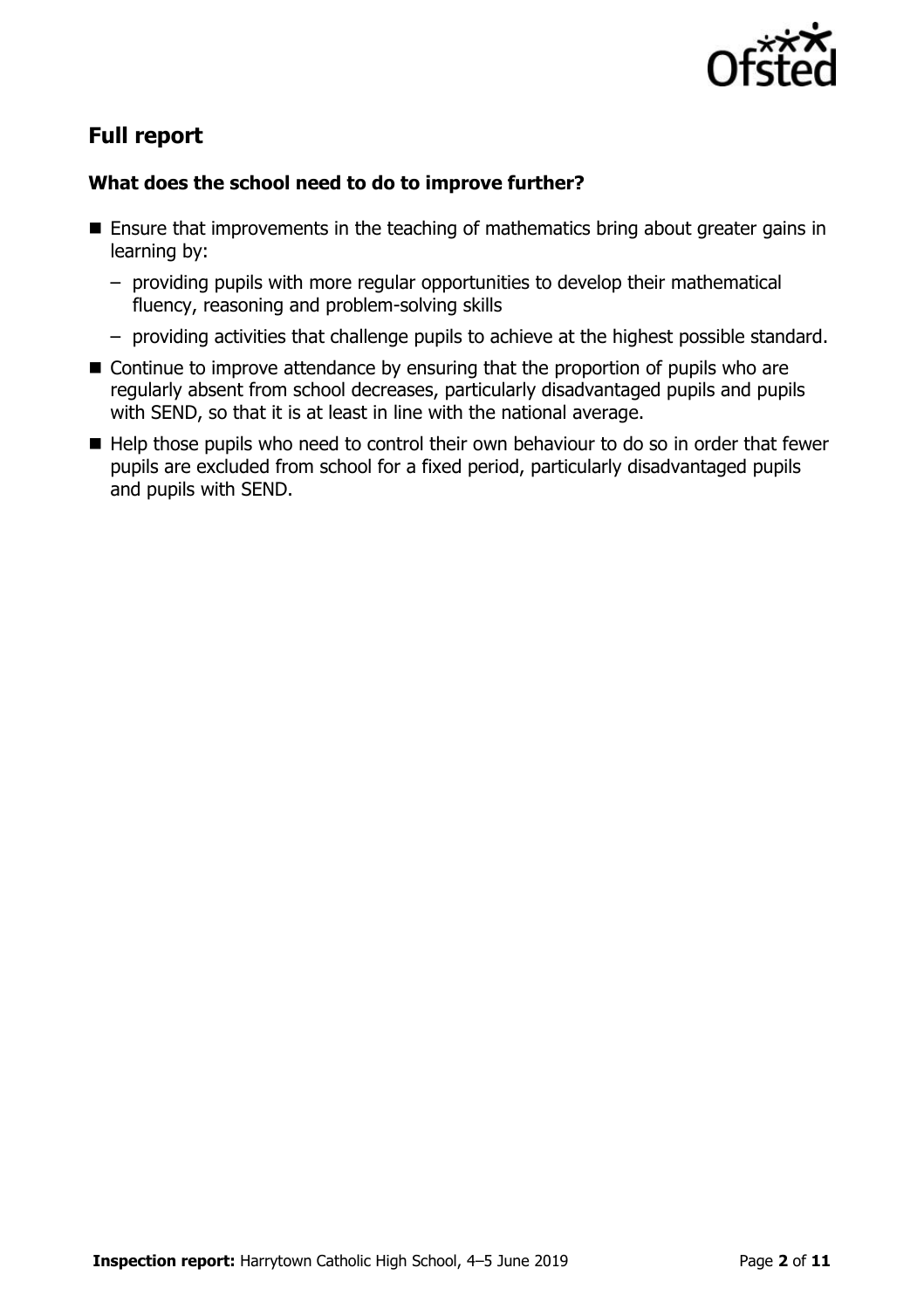

# **Inspection judgements**

#### **Effectiveness of leadership and management Good**

- Leaders have brought about considerable improvement since the last inspection. The introduction of clear systems for accountability has ensured that all leaders and teachers take responsibility for the progress and welfare of the pupils in their care. Middle leaders welcome this and feel that they have been given the responsibility and support to bring about improvement in their areas.
- Since the last inspection, there has been considerable turbulence in staffing. Leaders have grasped this opportunity to strengthen both teaching and leadership. They have made some important appointments to middle leadership. These will allow them to move to a faculty structure and provide more opportunities for middle leaders to collaborate and share good practice.
- Leaders' effective monitoring of teaching and learning ensures that they know the strengths and weaker aspects of their teachers well. Leaders have used this information to introduce a programme of training that provides appropriate support for teachers. Teachers now challenge pupils effectively through activities that meet pupils' needs and build on what they already know. As a result, all groups of pupils are making stronger progress.
- Training provided by leaders has brought about improvements in the quality of teaching. Consequently, pupils are making greater gains in their learning. Published examination results show a steady increase in the progress that pupils have made over the last three years. Their progress is now above the national average across a range of subjects. This trend of improvement is continuing for current pupils.
- Despite the improvements that have taken place across other subject areas, pupils continue to make less progress in mathematics. There has been little improvement since the last inspection and pupils' work shows that this is still the case for current pupils. Leaders have taken action but they have had difficulty in providing stable staffing. Consequently, there has been little improvement in the quality of teaching in mathematics.
- $\blacksquare$  At the time of the last inspection, leaders did not use the pupil premium funding effectively to help disadvantaged pupils to make progress in line with that of their peers. They have now put strategies in place to help these pupils to attend more regularly and to catch up with their learning. Disadvantaged pupils' progress has improved considerably as a result.
- The curriculum is based on a broad range of subjects across key stage 3 and key stage 4. A wide range of extra-curricular opportunities enhance pupils' experiences of learning. For example, there is a very successful science, technology, engineering and mathematics club, and a group of pupils have recently been to Wales to consider the geography of the coast.
- Leaders provide a number of opportunities to develop pupils' literacy skills. Pupils who enter the school with poor reading skills are given support to help them to catch up. Reading is promoted across the school. There is time for guided reading during English lessons. Pupils are also expected to read during form time and continue to read their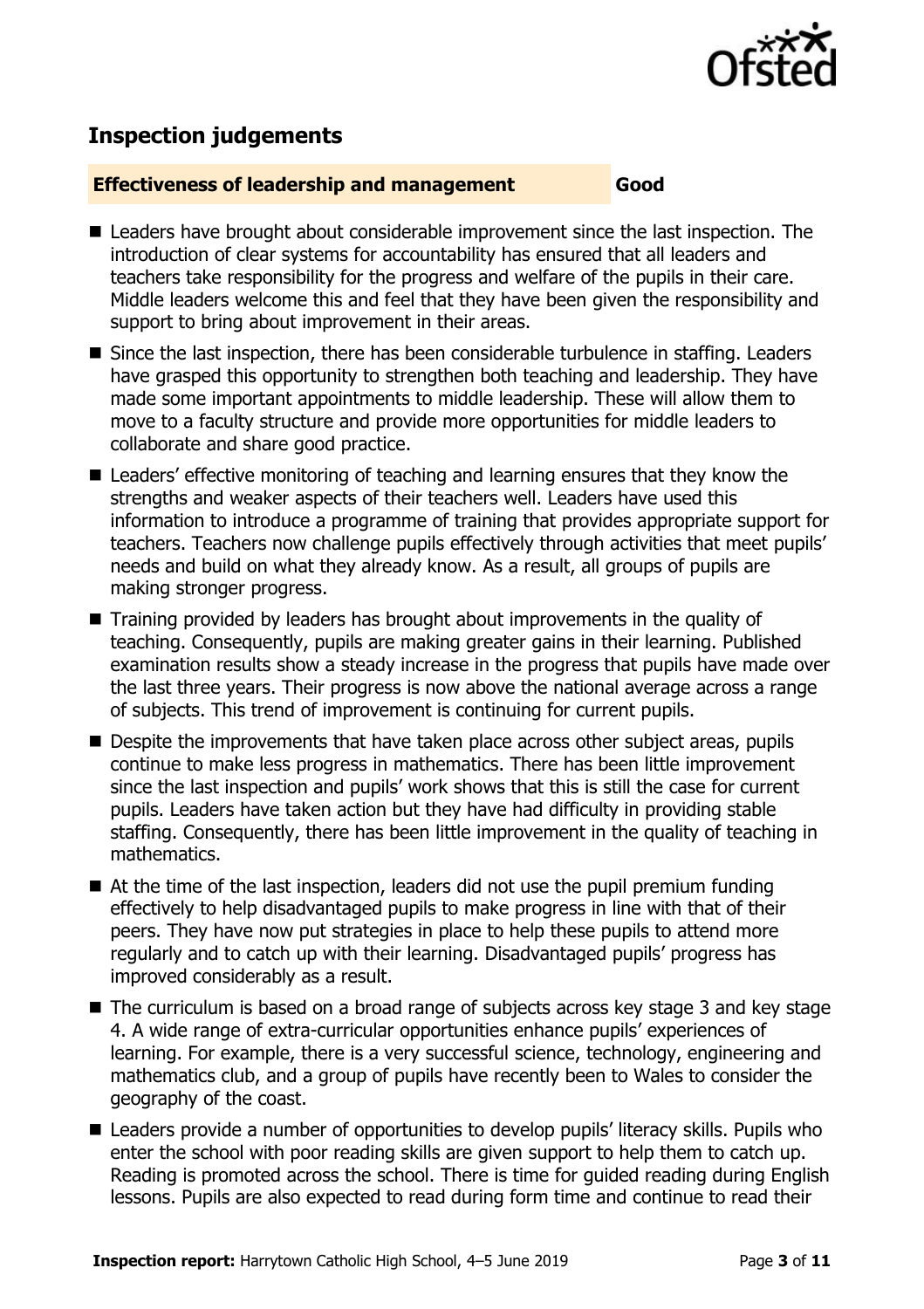

books at home. Pupils typically write with fluency and accuracy. Standards of literacy are high.

- Leaders provide dedicated curriculum time to pupils' personal development and welfare each week. Leaders have developed these sessions to help pupils learn how to be responsible citizens in modern multicultural Britain. They also help to develop pupils' SMSC understanding by encouraging discussion and debate on current national and local issues. Pupils are also encouraged to consider and debate ethical issues during religious education, which further enhances their SMSC development. For example, in Year 10, pupils debated the question of euthanasia.
- Leaders use a range of trips and visits to enhance the curriculum and support pupils' personal development. Pupils benefit from days when they are taken off timetable to consider key issues that have an impact on the local community, such as knife crime, antisocial behaviour and drug abuse. Pupils are also given an opportunity to celebrate cultural differences in the local community through a multifaith celebration day. Visitors from a number of different faith groups come together to celebrate their differences and their shared values.

#### **Governance of the school**

- The governing body has undergone considerable change since the last inspection. There is a new chair and vice-chair, as well as several new governors. The new governors bring a range of skills to the role from both the education sector and business. They know the strengths and weaknesses of the school. They use their skills and knowledge effectively to hold school leaders to account.
- Governors have worked closely with leaders to ensure that the key recommendations from a review of pupil premium funding have been acted upon. The progress of disadvantaged pupils has increased considerably as a result.
- Governors work closely with school leaders to ensure that the processes in place to keep children safe are effective. They have all received appropriate, up-to-date training on safeguarding and the key issues that face their pupils.

#### **Safeguarding**

- The arrangements for safeguarding are effective.
- The safeguarding policy has been updated annually and training has been given to all staff to ensure that they know what to do if they have concerns about a pupil. Leaders provide updates to safeguarding information during staff training sessions when necessary. Leaders have ensured that appropriate systems are in place so that only adults who are safe to work with pupils are employed in the school.
- During the inspection, pupils demonstrated that they knew how to keep themselves safe online. They told inspectors that there was always someone to go to if they needed help. They explained the role of the 'bullying ambassadors' but felt that they were rarely needed. Typically, pupils did not think that bullying was an issue in the school but felt it was dealt with well by staff when it did happen.
- Leaders work cooperatively with providers of alternative provision to ensure that all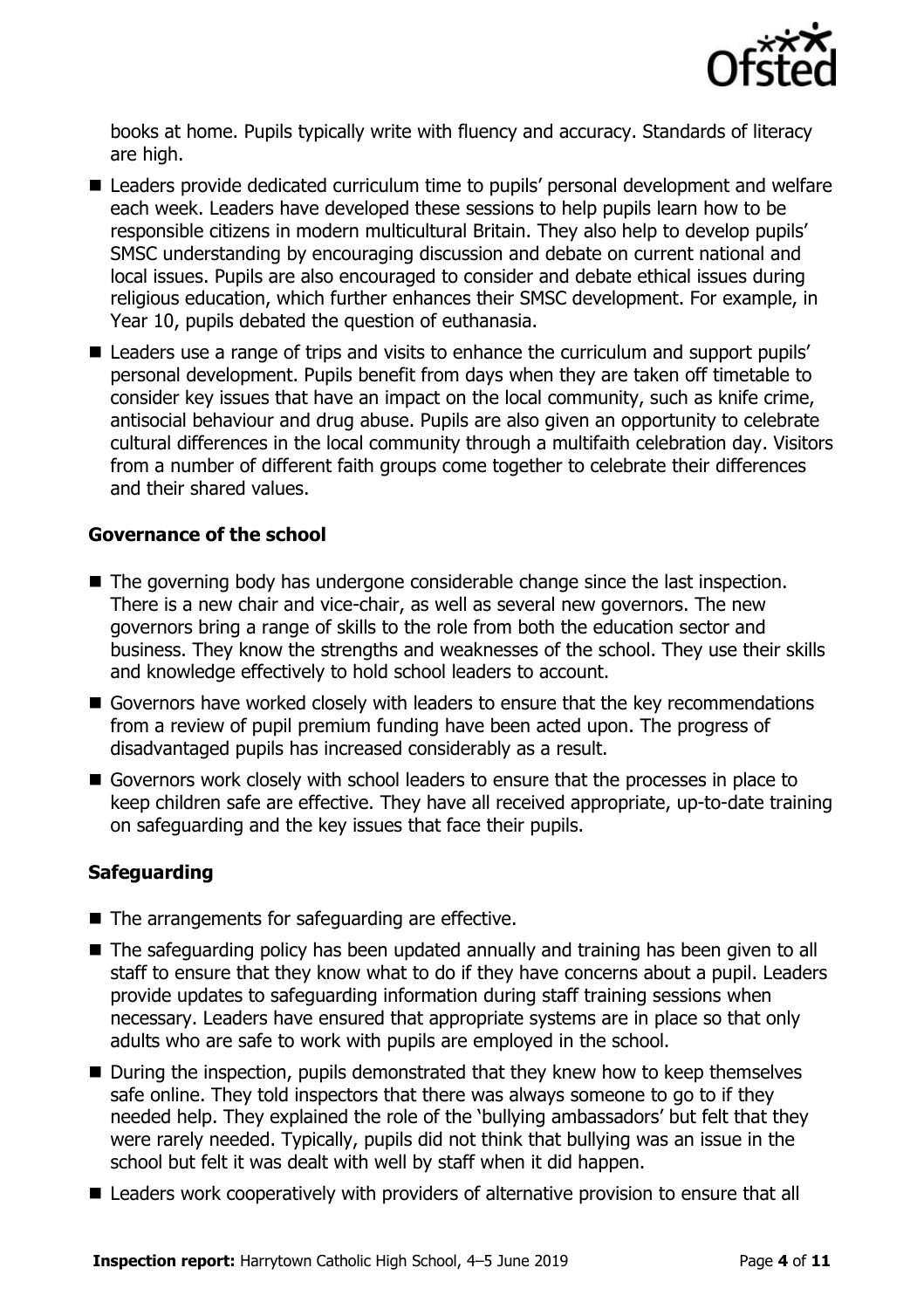

safeguarding checks are in place and that pupils attend regularly. Attendance is closely monitored, and absence followed up promptly. Leaders visit these providers regularly to ensure that pupils are safe and making good progress.

#### **Quality of teaching, learning and assessment Good**

- The quality of teaching has improved considerably since the last inspection. Pupils are making good progress across almost all subject areas as a result.
- Since the last inspection, there has been a focus on the quality of teachers' questioning and the use of assessment. Teaching now builds more effectively on pupils' past learning. Consequently, they have fewer gaps in their learning and progress is stronger.
- Teachers start lessons by helping pupils to remember previous learning. Consequently, pupils build on their prior learning, as well as making stronger connections between their new learning and what they already know. This makes them more confident when answering or asking questions so that they make better progress.
- $\blacksquare$  Most teachers now use questioning effectively. When this is the case, their questioning is directed to individual pupils and checks their understanding. Many teachers use questioning to help pupils to think deeply about their learning and adjust their ideas. As a result, pupils are making better progress.
- The school's policies expect teachers to give pupils time to reflect on their work and make changes or redraft it. Most teachers use this time effectively to help pupils to see where they have gone wrong and their work improves as a result.
- The past underperformance of disadvantaged pupils has left gaps in their knowledge. Middle leaders and teachers identify the individual needs of these pupils and intervene to help them to make stronger progress. There are still differences between the progress of disadvantaged pupils and that of other pupils but these are diminishing.
- Teachers work within and across departments, as well as with other schools, to check the accuracy of their assessments. As a result, they are more confident in their assessments, which are more reliable. This improvement has helped teachers to plan learning that is more effective in meeting the needs of pupils.
- The special educational needs coordinator (SENCo) has produced a 'passport' for all pupils with SEND. This details the specific learning needs of the pupil, with advice on how to provide support. This, together with the training that the SENCo has provided, has helped teachers to meet the needs of pupils with SEND more effectively. These pupils are now making good progress.
- Although stronger teaching is bringing about improvement in pupils' learning across most subject areas, this is not the case in mathematics. In mathematics, pupils' progress is considerably weaker than the national average. Teaching tends to focus on learning procedures at the expense of developing mathematical fluency, reasoning and problem-solving skills. For pupils that have low prior attainment, the work set is often not challenging enough.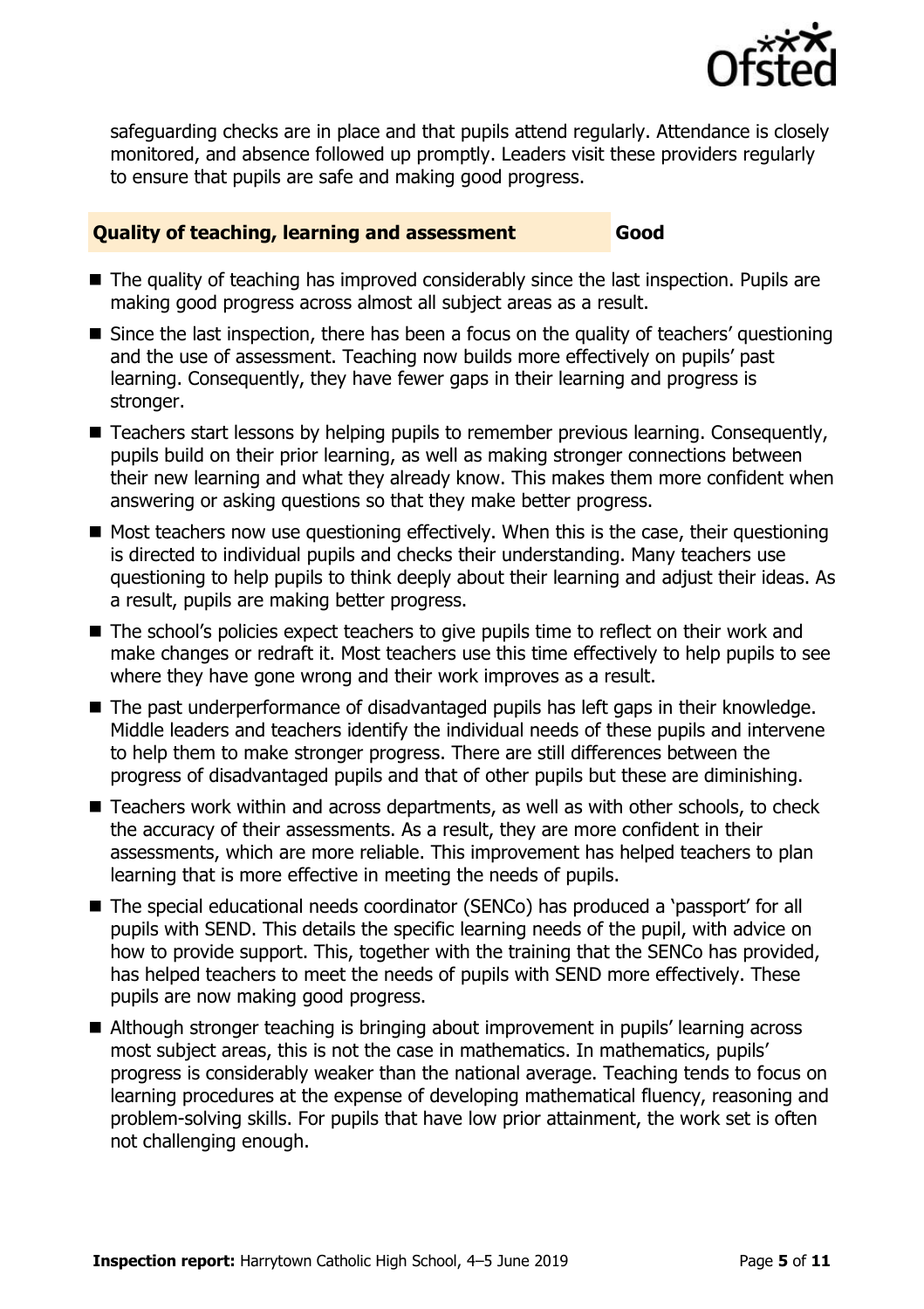

#### **Personal development, behaviour and welfare Good**

#### **Personal development and welfare**

- The school's work to promote pupils' personal development and welfare is good.
- **Pupils benefit from a comprehensive programme to support their personal development** and welfare. This covers all aspects of British values, as well as pupils' SMSC development. Leaders have improved the curriculum by introducing a series of highquality resources that stimulate discussion. This is improving pupils' engagement and ensuring that teaching is more consistent.
- **Pupils develop a clear understanding of democratic principles, the rule of law, individual** liberty and mutual respect. They were able to talk to inspectors about the importance of valuing all people, despite their differences.
- Leaders provide pupils with good-quality careers information. Pupils receive help and support to guide them in their options for key stage 4. Independent advice, careers fairs and trial interviews are used to help them to determine the next stage in their career. Leaders are further developing the careers curriculum and are well on their way to meeting the government's targets for careers education.
- There are a small number of pupils who attend alternative provision. Leaders ensure that the provision effectively meets the needs of the individual pupils. As a result, these pupils are well cared for and safe.

#### **Behaviour**

- The behaviour of pupils is good.
- **Pupils are generally respectful to each other and to adults in the school. They behave** well in social areas. Their interactions with each other and with teachers are generally lively and vibrant. Although teachers monitor these areas, pupils are able to moderate their own behaviour when teachers are not present.
- **Pupils typically have positive attitudes to learning. They listen carefully during lessons** and engage in the activities set. Their work demonstrates that they work hard to complete it. While some work is untidy, it is usually well organised and complete. Pupils typically take pride in their work.
- During lesson changes, pupils move through the corridors quickly and purposefully. They arrive punctually at lessons. Instances of bullying are rare.
- Attendance has improved since the last inspection. Overall attendance is now only slightly lower than the national average. Leaders have appointed an attendance officer to monitor attendance and bring about improvement. This is having an impact, particularly for those pupils who are regularly absent from school.
- The proportion of pupils who are regularly absent from school is higher than the national average, particularly for disadvantaged pupils and pupils with SEND. For these pupils, the reasons for absence are looked at on an individual basis. Contact between home and school is frequent and support is put in place where possible. These actions help pupils to overcome the barriers that prevent them from attending school. As a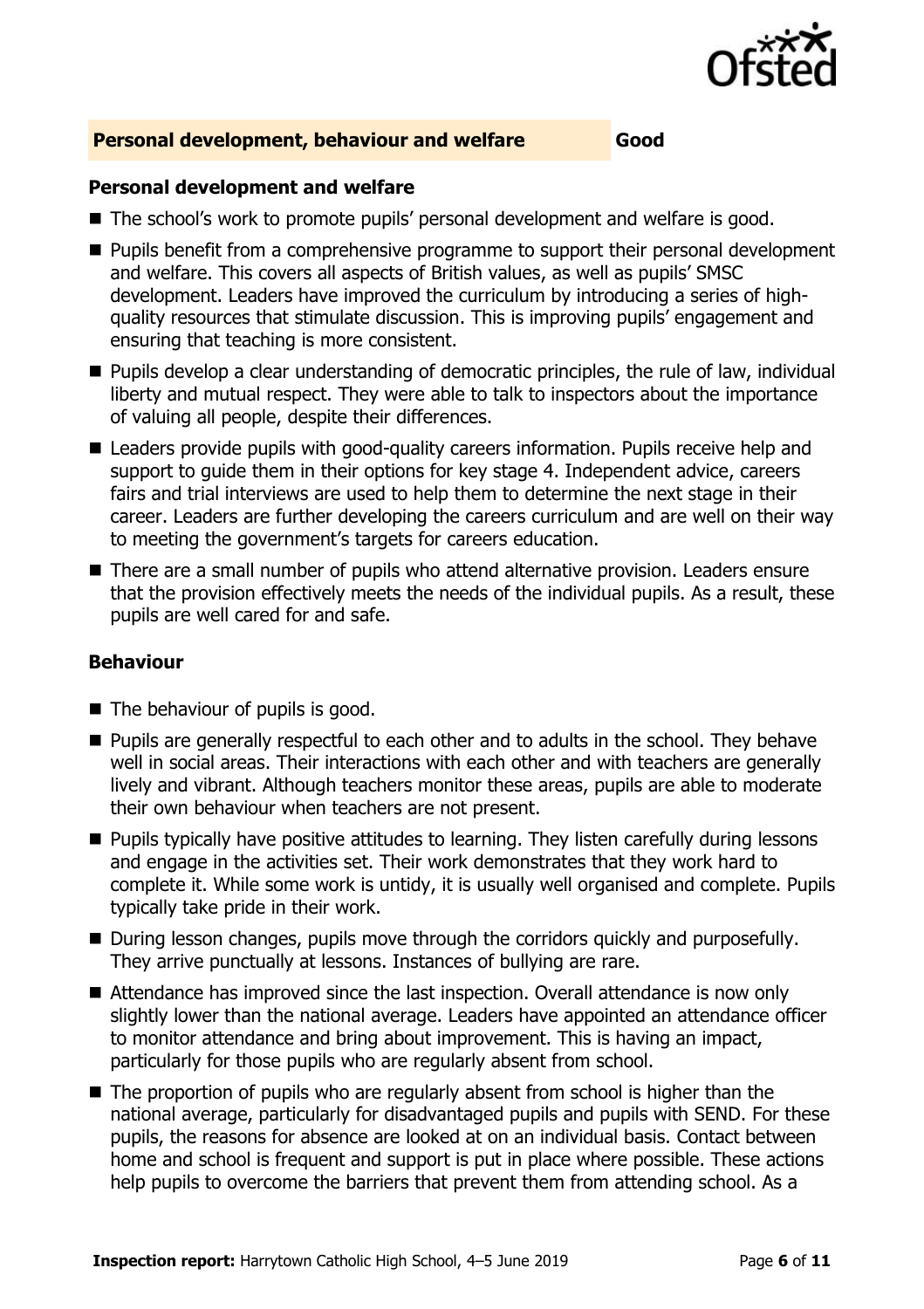

result, the proportion of pupils who are regularly absent from school has decreased over the last year.

The rate of exclusion is higher than the national average. Leaders explained that this was a consequence of two significant incidents that took place on the school premises. One of these incidents was at the end of the school day and included pupils from other schools in the area. These two incidents inflated the exclusion figures significantly. However, there have been no further incidents since, and the exclusions have been effective in acting as a deterrent to other pupils.

#### **Outcomes for pupils Good**

- Information from pupils' GCSE results demonstrates that leaders have brought about steady improvement in pupils' progress since the last inspection. Progress has improved from being well below the national average to above the national average across almost all subject areas.
- Attainment measures are also showing considerable improvement. The proportion of pupils that gain a standard pass in both English and mathematics is higher than the national average. The proportion of pupils that gain a strong pass in both English and mathematics is in line with the national average. Similarly, the proportion of pupils that attain a standard pass in the English Baccalaureate suite of subjects is in line with the national average.
- $\blacksquare$  Progress in mathematics has not been as strong. Historic data demonstrates that pupils' progress in GCSE mathematics has been below the national average and has shown very little improvement since the last inspection.
- Current pupils' progress is following the same trend as that seen in the historic GCSE results. Pupils continue to make good progress across a range of subjects. However, progress in mathematics remains weaker than that seen in other subjects. Although leaders have made a number of appointments in the mathematics department, these will not commence until September.
- Disadvantaged pupils' progress has improved significantly since the implementation of the recommendations of the pupil premium review. Current disadvantaged pupils are continuing to make improved progress. The difference between the progress of disadvantaged pupils and that of other pupils is diminishing.
- The training given to teachers, together with the detailed information about pupils' individual needs that is available to them through the 'pupil passport', helps them to plan learning that meets the specific needs of pupils with SEND. These pupils now make good progress over time from their starting points.
- Catch-up funding is used effectively to help pupils with weak literacy skills. Small-group guided reading and the reading that takes place in English and during form time help these pupils to make strong gains in their literacy skills. Over two thirds of them have made gains in their reading age by the end of Year 7.
- $\blacksquare$  The high-quality careers education, together with the proportion of pupils that gain a GCSE in both English and mathematics, ensures that pupils are well prepared for the next stage in their career. Pupils' destinations after they leave the school are appropriate and help them to make progress towards their chosen career. The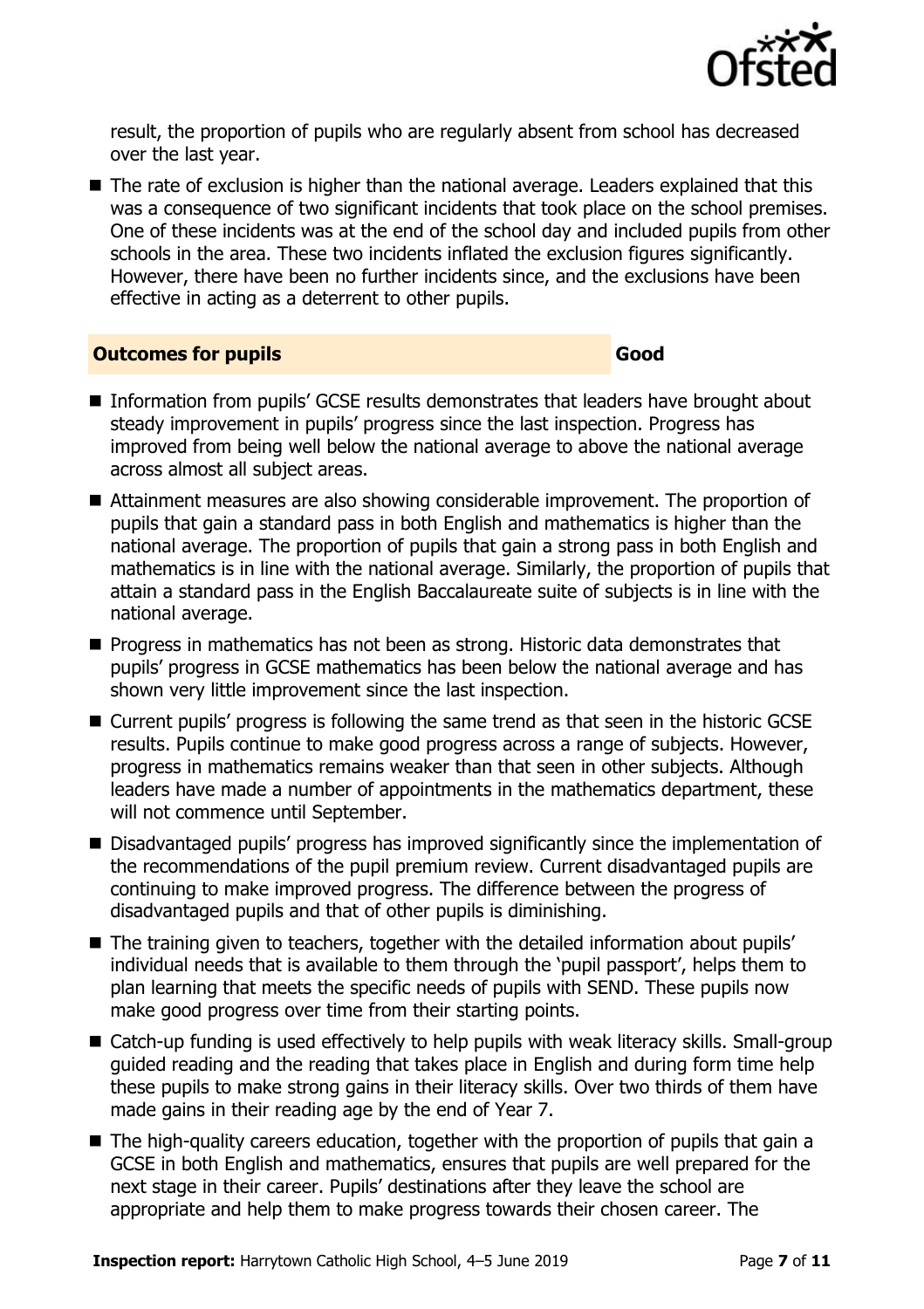

proportion of pupils who move to appropriate destinations is higher than the national average.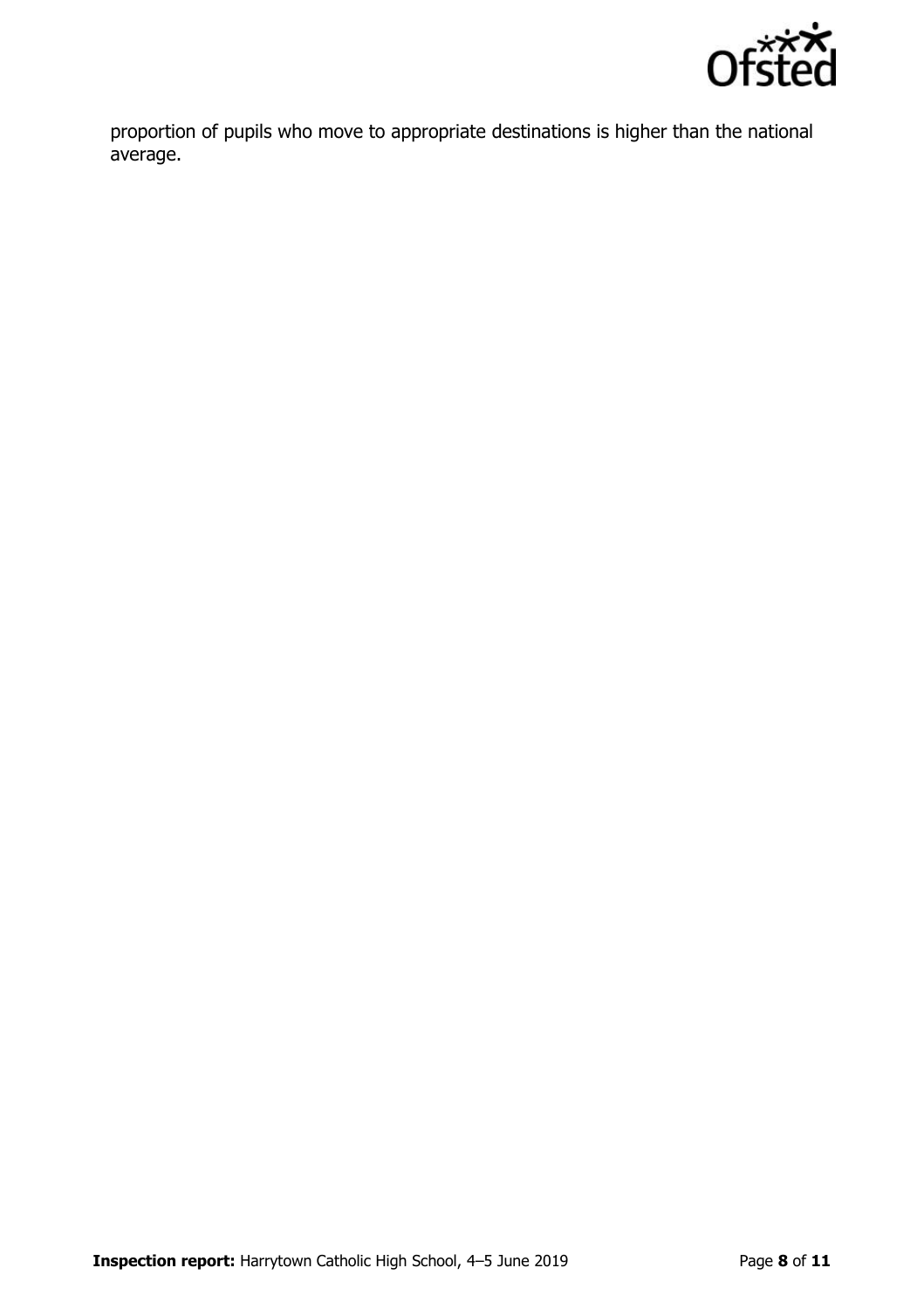

# **School details**

| Unique reference number | 106143    |
|-------------------------|-----------|
| Local authority         | Stockport |
| Inspection number       | 10087829  |

This inspection of the school was carried out under section 5 of the Education Act 2005.

| Type of school                      | Secondary comprehensive                |
|-------------------------------------|----------------------------------------|
| School category                     | Voluntary aided                        |
| Age range of pupils                 | 11 to 16                               |
| Gender of pupils                    | Mixed                                  |
| Number of pupils on the school roll | 736                                    |
| Appropriate authority               | The governing body                     |
| Chair                               | Mr J Wilbraham                         |
| <b>Headteacher</b>                  | Mr K Turmeau                           |
| Telephone number                    | 0161 430 5277                          |
| Website                             | www.harrytownschool.org                |
| Email address                       | headteacher@harrytown.stockport.sch.uk |
| Date of previous inspection         | 10-11 January 2017                     |

#### **Information about this school**

- Harrytown Catholic High School is smaller than the average-sized mixed comprehensive 11 to 16 secondary school.
- The proportion of pupils that are eligible for free school meals is lower than the national average.
- The proportion of pupils who speak English as an additional language is lower than the national average.
- $\blacksquare$  The proportion of pupils with SEND and the proportion of pupils with an education, health and care plan are both higher than the national averages.
- $\blacksquare$  In key stage 4, a small number of pupils attend alternative provision at The Pendlebury Centre and Broadstones School.
- $\blacksquare$  The school is governed by a local governing body.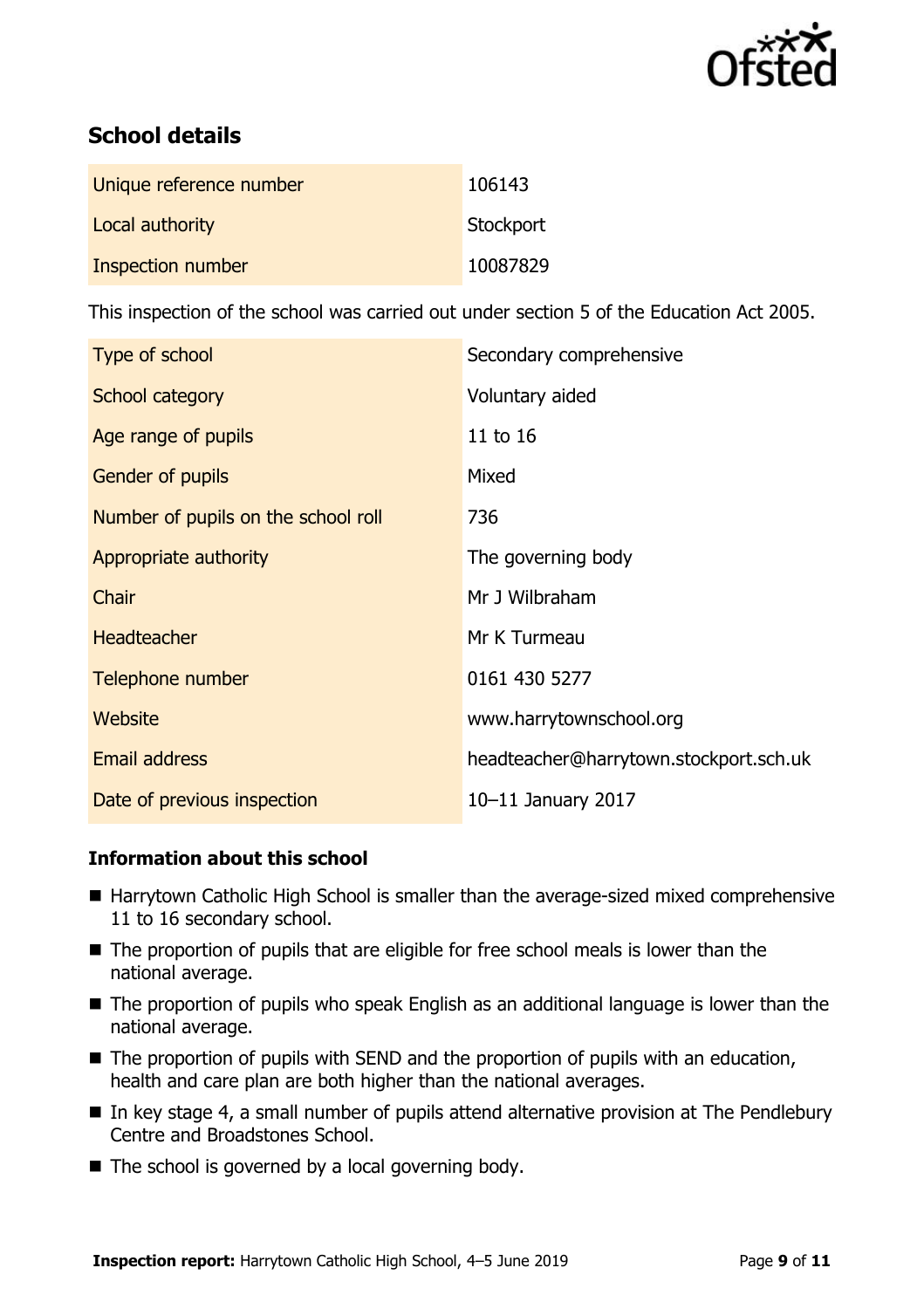

# **Information about this inspection**

- Inspectors observed teaching and learning across a range of subjects, including carrying out joint observations with school leaders.
- Inspectors formally scrutinised pupils' work from Years 7, 8, 9 and 10 across a range of subjects jointly with school leaders. They also looked at pupils' work when observing teaching and learning.
- Inspectors met with the headteacher and other senior leaders. They spoke with a group of curriculum leaders, a group of teachers and a group of non-teaching staff.
- **Inspectors met formally with four groups of pupils from Years 7, 8, 9 and 10. They also** spoke with pupils informally during social times.
- **Inspectors spoke with a representative of the local authority, a representative of the** diocese and the school improvement partner. An inspector spoke with four members of the governing body, including the chair of governors.
- Inspectors examined a range of documentation, including school policies, safeguarding procedures, the leaders' self-evaluation and the leaders' school improvement plan.
- Inspectors considered the 26 responses to the pupils' survey, the 32 responses to the online staff questionnaire, the 107 responses to Ofsted's online questionnaire, Parent View, and the 80 written responses from parents and carers.

#### **Inspection team**

| Erica Sharman, lead inspector | Her Majesty's Inspector |
|-------------------------------|-------------------------|
| <b>Stephanie Gill</b>         | Ofsted Inspector        |
| <b>Claire Hollister</b>       | Ofsted Inspector        |
| <b>Annette Patterson</b>      | Ofsted Inspector        |